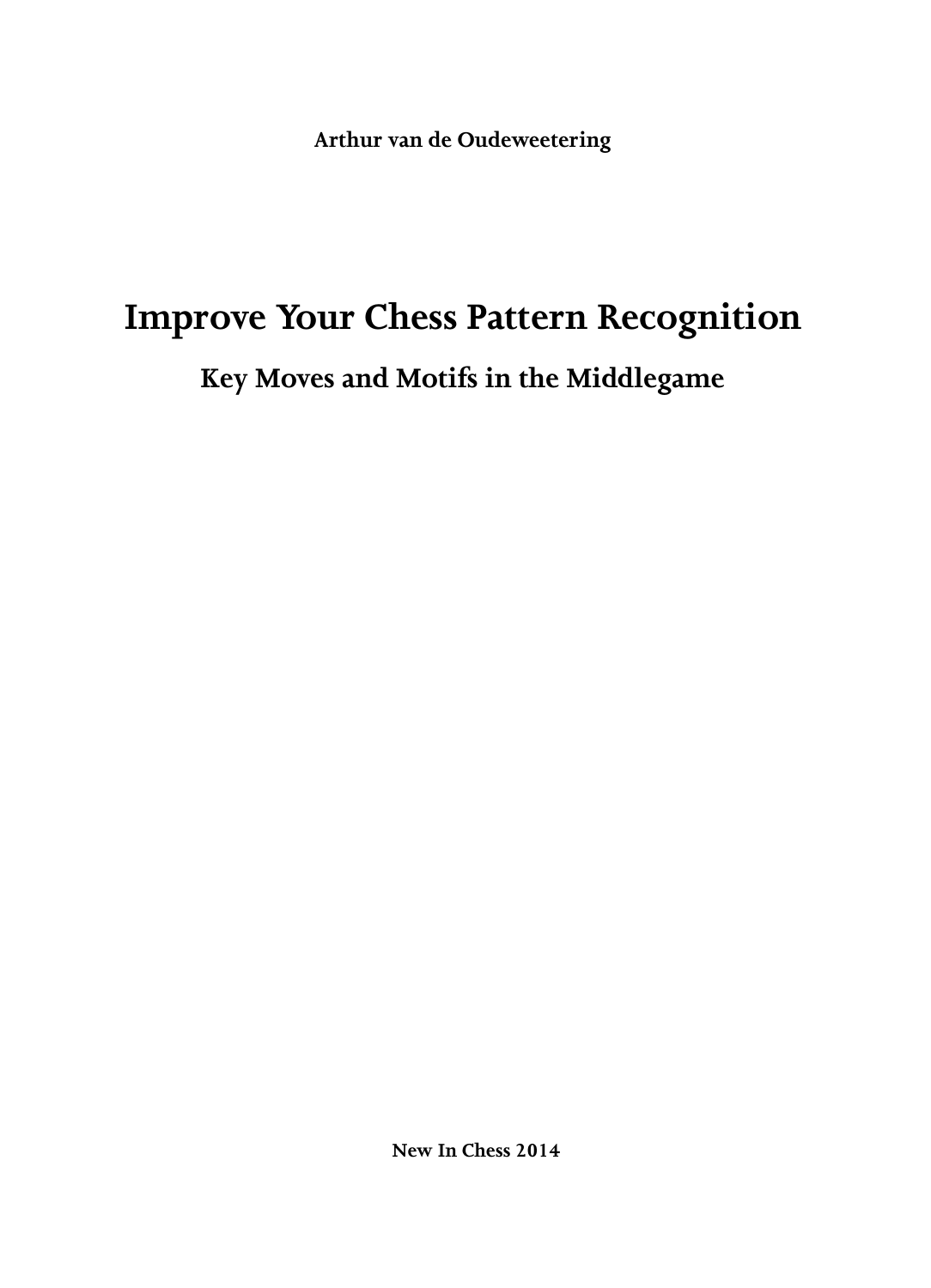## **Contents**

| Chapter 1<br>Chapter 2<br>Chapter 3<br>Chapter 4<br>Chapter 5<br>Chapter 6<br>Chapter 7<br>Chapter 8<br>Chapter 9<br>Chapter 10<br>Chapter 11 | (How to Get past) Nimzo's Strong Centre-Back 27<br>Dominating from the Edge: A Powerful Knight on a5 33 |  |  |  |  |
|-----------------------------------------------------------------------------------------------------------------------------------------------|---------------------------------------------------------------------------------------------------------|--|--|--|--|
|                                                                                                                                               |                                                                                                         |  |  |  |  |
| Chapter 12<br>Chapter 13<br>Chapter 14<br>Chapter 15<br>Chapter 16<br>Chapter 17<br>Chapter 18<br>Chapter 19<br><b>Chapter 20</b>             |                                                                                                         |  |  |  |  |
|                                                                                                                                               |                                                                                                         |  |  |  |  |
| Chapter 21<br>Chapter 22<br>Chapter 23<br>Chapter 24<br>Chapter 25                                                                            | 'Passer Pour Mieux Centraliser' 149                                                                     |  |  |  |  |

 $\bar{\phantom{a}}$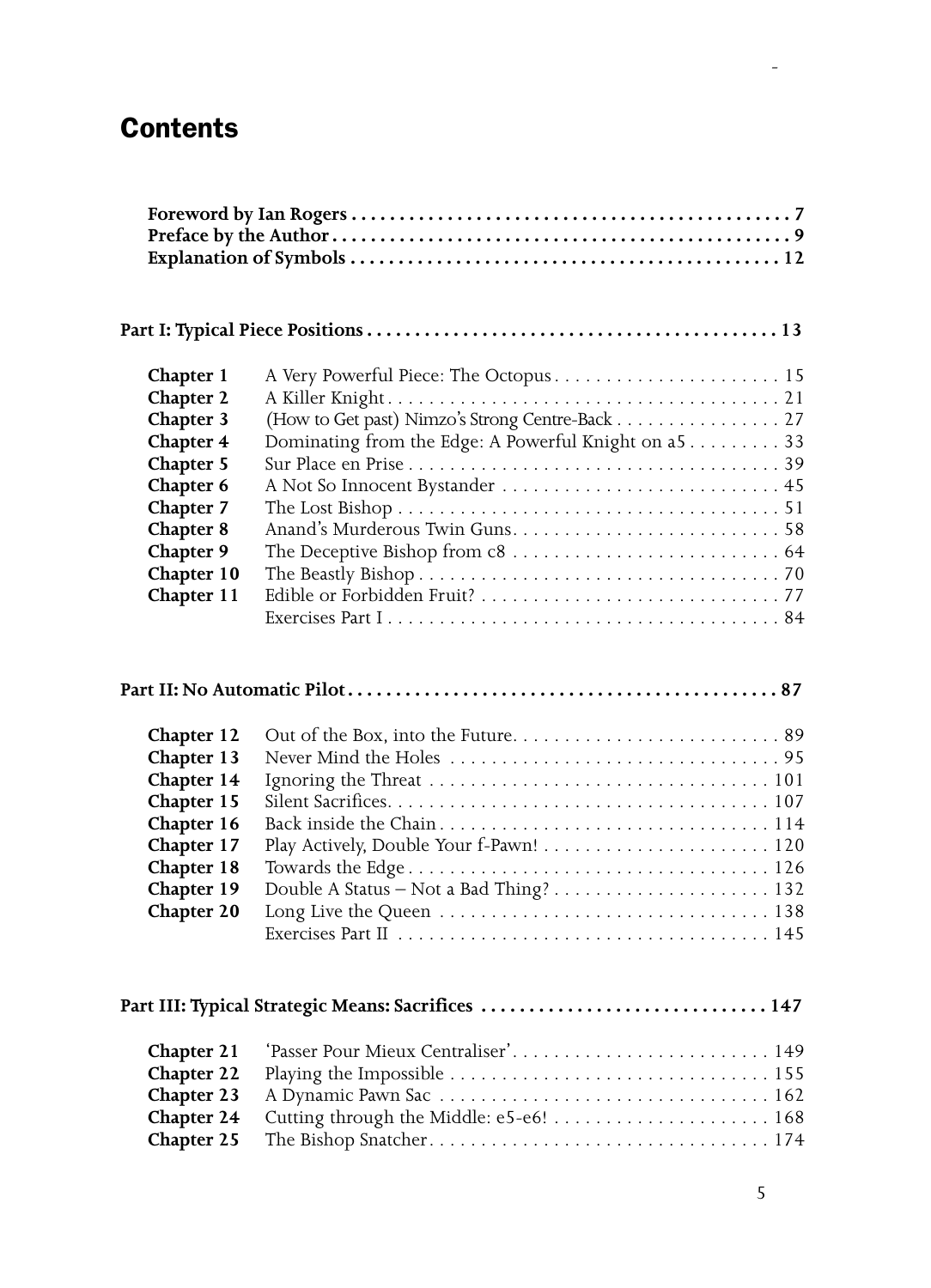## 

| The Second Option $\ldots \ldots \ldots \ldots \ldots \ldots \ldots \ldots \ldots \ldots 233$       |
|-----------------------------------------------------------------------------------------------------|
|                                                                                                     |
|                                                                                                     |
|                                                                                                     |
|                                                                                                     |
| The Big Decision $\ldots \ldots \ldots \ldots \ldots \ldots \ldots \ldots \ldots \ldots \ldots 263$ |
| The Runner and the Bulldozer  268                                                                   |
|                                                                                                     |
|                                                                                                     |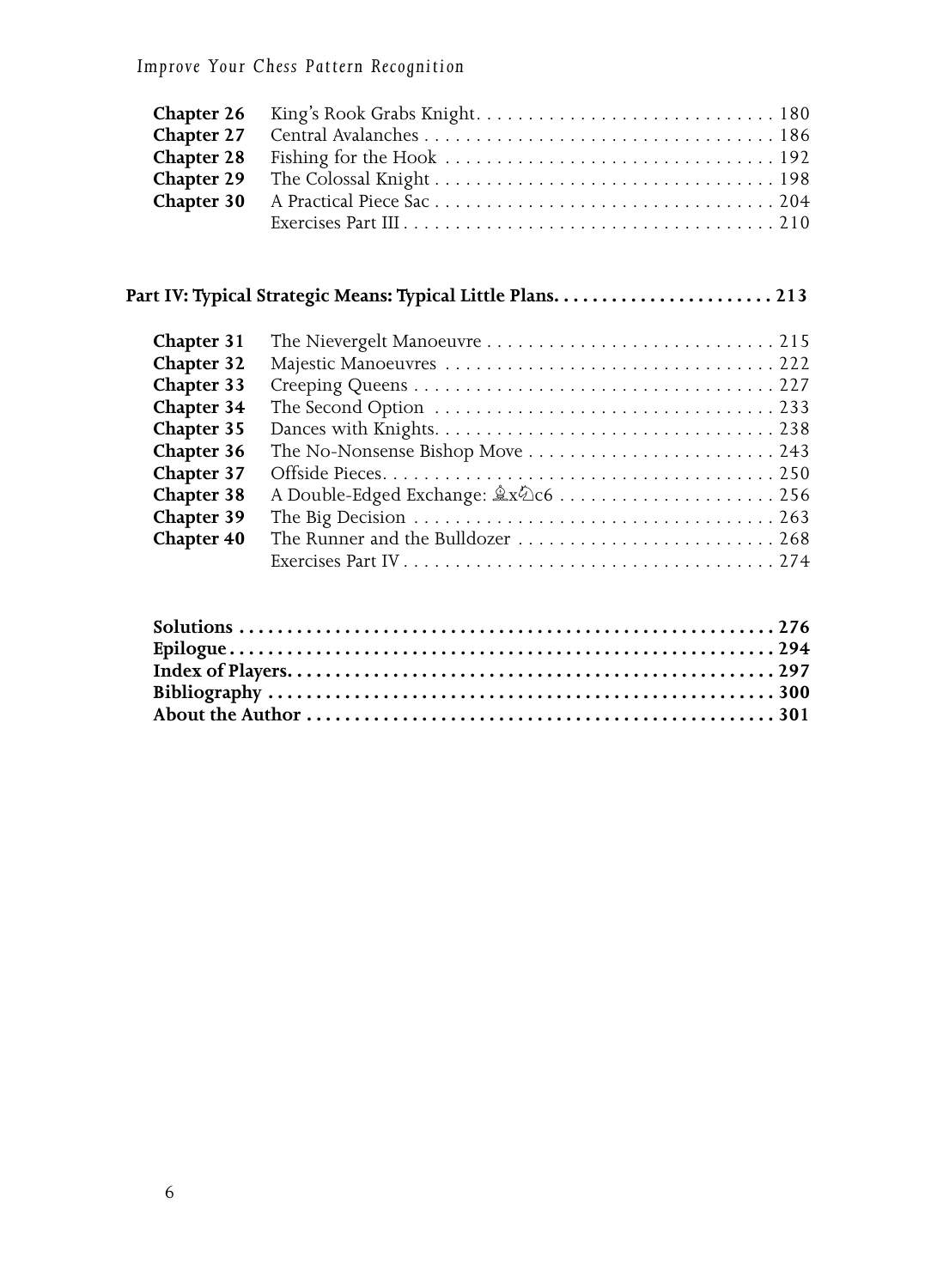## **Foreword by Ian Rogers**

Most players begin to recognize standard combinational themes through puzzle books. But acquiring a knowledge of positional concepts which set up those combinations is harder to do.

Players constantly ask 'The opening is over; what do I do now?' But apart from stop-gap principles like 'Improve your worst placed piece', the task of finding a suitable plan is a mystery to many.

The 1980s volume *Chess Middlegames*, ghosted by Laszlo Hazai, covered multiple themes in 4,000 examples and was the finest reference book of its type. However the book is languageless, so a player needed to be dedicated to begin to understand the connections and differences between, say, the  $100+$  examples of both strong and weak isolated queen's pawn positions.

Into the breach steps Arthur van de Oudeweetering, who has not only collected hundreds of examples, mostly recent, to illustrate many important middlegame themes, but has also provided new terminology to assist in the recognition of each pattern.

This book is not just a worthy new middlegame treatise but one which is fun to read. As a new chapter begins you think 'Whatever does he mean by "Inside the Chain", or "Fishing for the Hook"?' But enlightenment follows soon.

After reading *Improve Your Chess Pattern Recognition*, a player will no longer miss opportunities to become a Bishop Snatcher or use the Second Option for their rook. You will also become more aware of obstacles preventing you from winning without opposition; if you have a Bulldozer you will look out for your opponent's Runner.

Van de Oudeweetering's coverage of the Killer Knight would probably find favour with Kasparov who, before the age of computers, was rumoured to have developed a sophisticated piece valuation system based in part on how close to the opposing king a knight could be posted.

In fact after I'd absorbed *IYCPR* it was easy to speculate that Caruana's loss to Carlsen at the 2014 Tromsø Chess Olympiad could have been caused by the Italian overvaluing his Octopus. (This is not a phrase I ever thought I would find myself writing.)

Once the reader has started applying the patterns in *IYCPR* in their own games, they will find that the post-opening phase of the game becomes easier and they will more often build up a strong position. Then comes the difficult part – converting that strong position into a win, as happens in most of the examples in *IYCPR*. For that, you need tactics training as well, though fortunately there are dozens of books which cover that territory. *IYCPR*, however, is one of a kind.

> *Ian Rogers Sep tem ber 2014*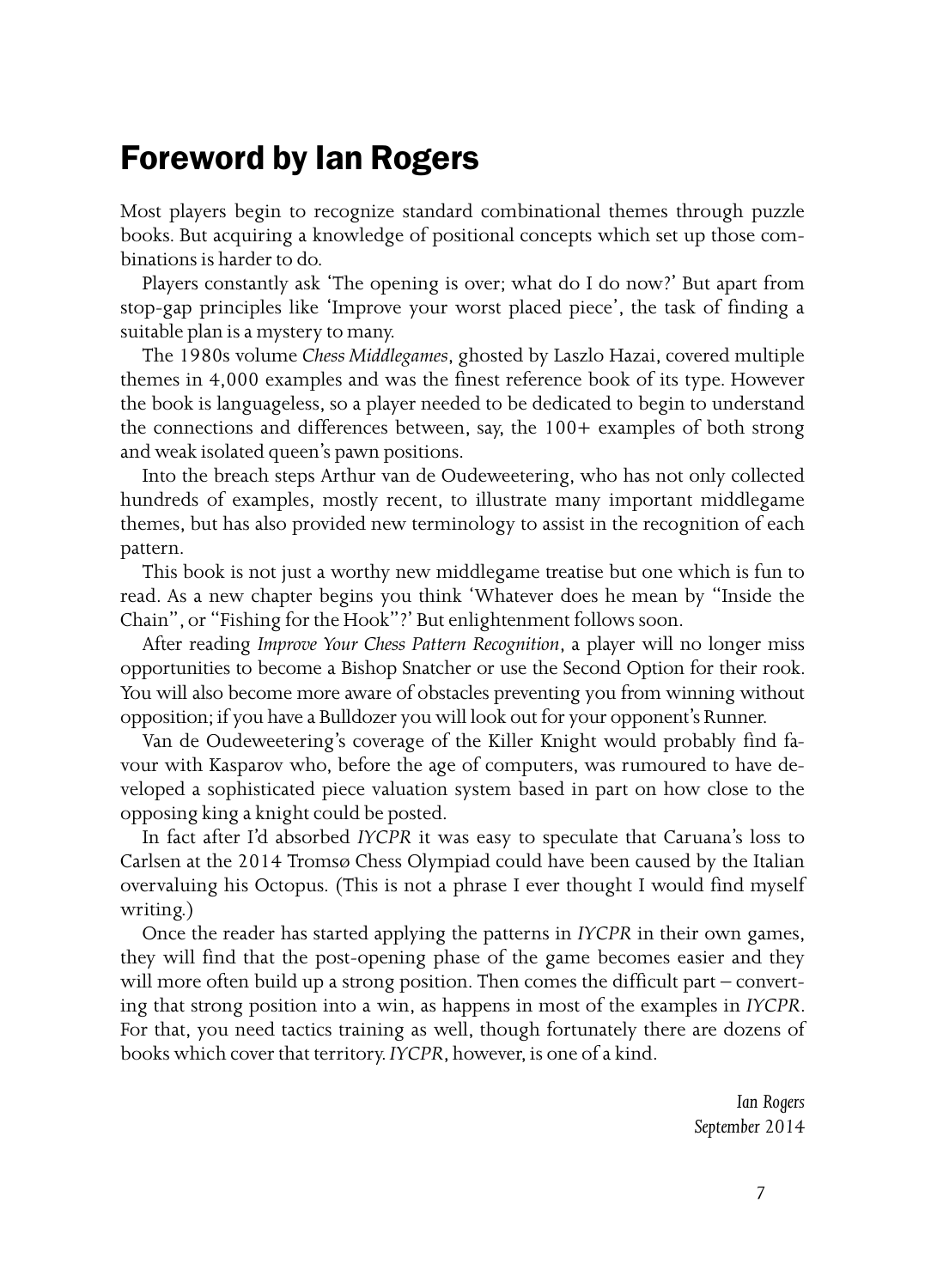## **Chapter 12**

## Out of the Box, into the Future

Sometimes it requires imaginative prophylactic thinking or concrete calculations to arrive at a counter-intuitive decision. Let's clear our heads and learn from some impressive examples.

#### **Eliminating the Bishop Pair**

We have had a look at White's elimination of the King's Indian bishop on c8 by transferring a knight to a7 (see Chapter 9 'The Deceptive Bishop from c8'). There are other, less standard occasions which require out-of-the-box thinking. Here is a recent example where an astonishing defensive resource eluded such a strong player as Anish Giri.

```
Anish Giri
Levon Aronian
Istanbul 2012
```
1.d4 d5 2.c4 c6 3. $\sqrt[3]{16}$ 4. Web3 e6 5.g3 **Leam** 6. g g 2 0-0 7.0-0 第bd7 8. f4 a5 9. Ltd h6  $10.$ a4  $\Diamond$ e4 11. $\Diamond$ fd2  $\Diamond$ d6 12.Ãxd6 Ãxd6 13.e4 dxe4 14. $\Diamond$ xe4  $\Diamond$  b4 15.c5  $\Diamond$ f6



16. Wc4?

Aronian's com ments in New In Chess  $2012/7$  are revealing:

'A mistake. When immediately after the game Anish asked me where he had gone wrong, I pointed out to him that after 16.<sup></sup>d6 e8 17. $\&$ xc8 followed by the defence of the d-pawn White would have gained equality. Despite the fact that at the present moment the c8-bishop is not a very attractive piece, after Black plays e5 together with the b4-bishop it will become a powerful force.'

That may sound simple, but I think for most of us it would be incredibly hard to decide on giving up our strong knight for the undeveloped bishop even if we had recognized its powerful hidden force.

16... $\&$ xe4 17. $\&$ xe4  $\&$ h8 18. $\&$ g2



18...e5! 19.d5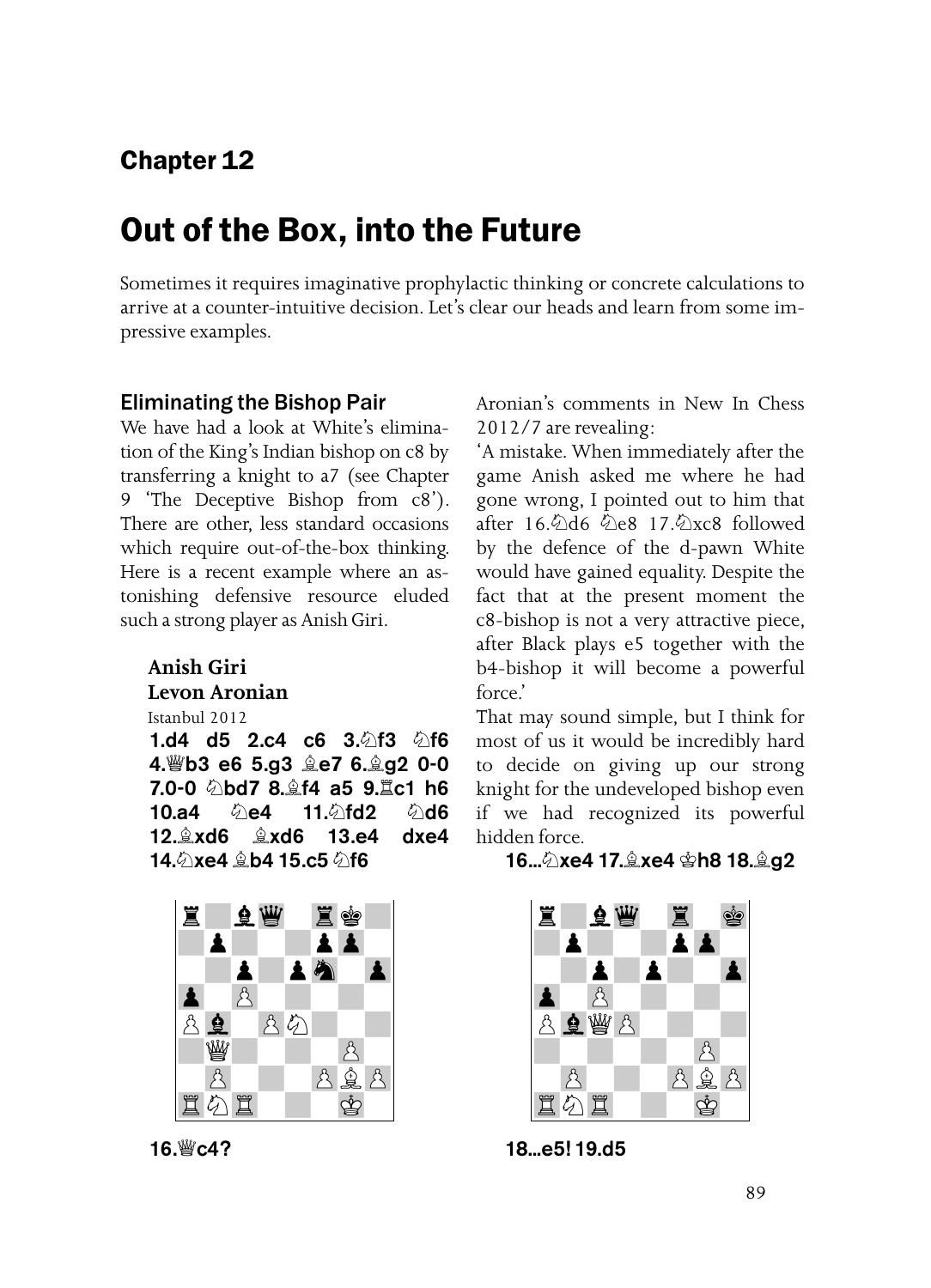19.dxe5 響e7 20.f4  $$f_5$  and White already has big development problems.

#### 19. f5 20. dxc6 e4 21. cxb7  $\&$ xb7 22.c6  $\frac{6}{9}$  a6.23.  $\frac{10}{2}$ b3

23.c7  $\& xc4.24.cxd8$  響  $\& xd8.25.\& xc4.24.cxd8$  $\mathbb{Z}$ d1+ 26. $\mathbb{\hat{A}}$ f1 f4 and White's pieces are tied up, though maybe not as much as Black's pieces in Vachier-Lagrave-Ding Liren earlier the same year:



Eventually Giri could not hold on after the text move, either.

## **Eliminating a Defender**

Aronian's comments immediately reminded me of this game.

#### Vladimir Kramnik **Alexey Dreev**

Linares 1997

1.④f3 d5 2.d4 ④f6 3.c4 c6 7. d3 0-0 8.0-0 彎e7 9.c5 拿c7  $10.e4$  $dxe4$ 11 $\sqrt{ }$  xe4 **⊘ි** d5 12. d2 **Ld8** 13. Lae1 f6



Here Kramnik starts the same remarkable exchange: his centralized knight for Black's bad bishop. But, given the chance, this bishop would be transferred via d7 and e8 to g6 and become the strongest defender on the board. Impressive prophylactic action by Kramnik!

#### 14.のd6 のf8 15.のxc8! 耳axc8 16. Le4

Also, now that the bishop has gone, the pawn on e6 has been deprived of its natural defender, just as in the French positions from 'The deceptive bishop from c8' where Black had exchanged his bad bishop. Over and above that, White's pair of bishops will become a force when the position opens up.

With hindsight this may all sound very logical, but who would have been so clear-headed as to decide on  $\triangle$ d6xc8 so early? Kramnik slowly improved his pieces, secured his space advantage...

16... *警f7* 17. Life1 Lie8 18.b4 a6 19.a4 Ia8 20.g3 彎d7 21. c4 **③ 22.③ 48 23.③ 23.④ 26 296** 24. d3 公f8 25. gf1 公g6 26.b5

... and went on to win the game.

### **Concrete Calculation**

#### Ana Ivekovic **Mladen Palac** Zagreb 2013 1.d4 公f6 2.c4 e6 3.公f3 d5 4. hc3 鱼b4 5.e3 0-0 6. 曾c2 c5 7.a3 **gxc3+ 8.bxc3 曾c7 9.gb2** වි**c6 10.** d3 විa5 11. විe5 b6 12.cxd5 c4 13. e2 exd5 14.0-0 ②e4 15. g4 公b3 16. Lad1 f6 公exd2 22. xd2 耳c6 23.耳fe1 f5 24 oc1 彎f6 25 彎c2 耳ce6 26.f3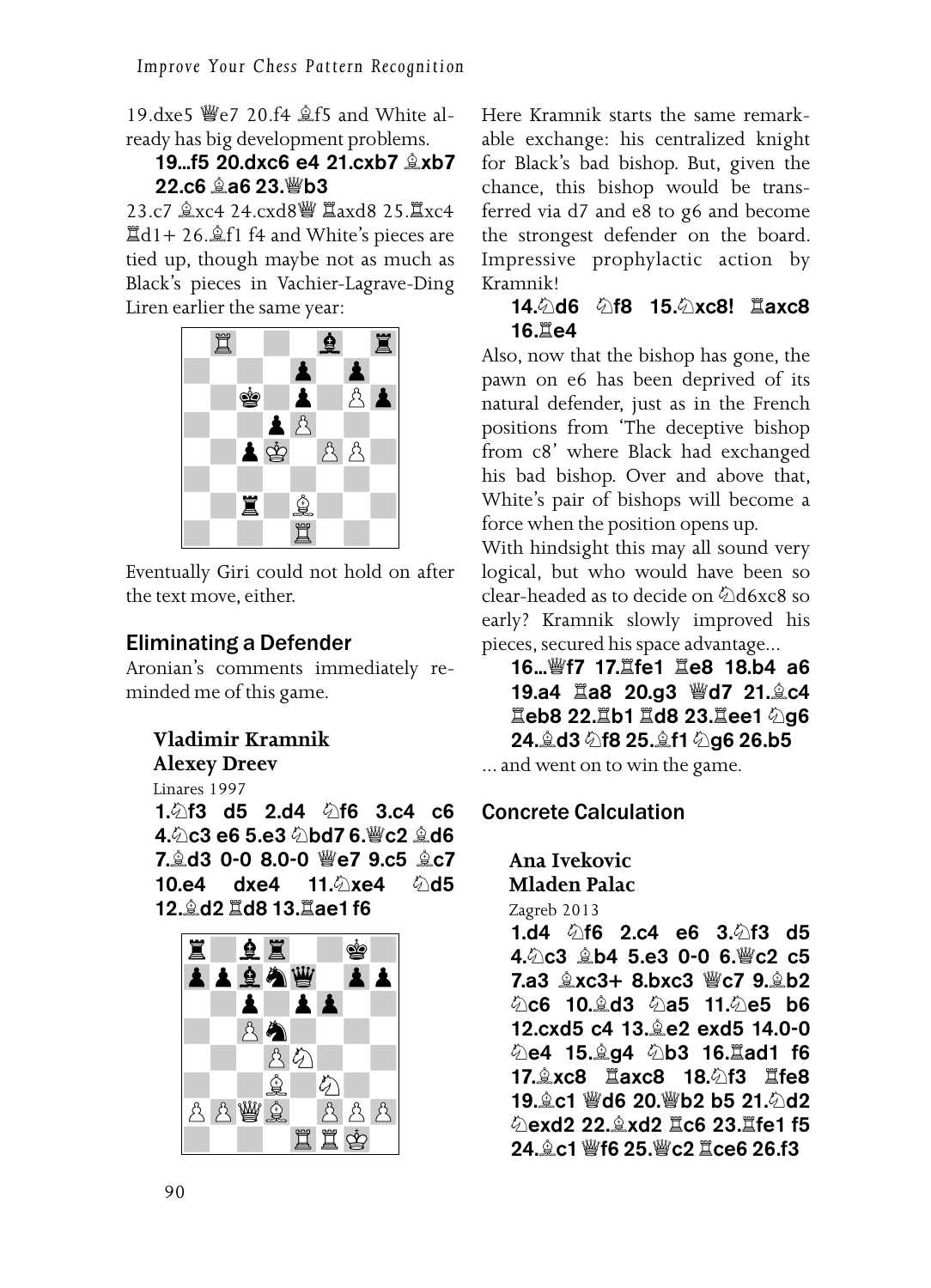

Things become more understandable when you don't have to consider various future strategic possibilities, but can rely on concrete variations. Yet here too you have to start with the counterintuitive capture of a bad bishop. Perhaps Hertan's method of 'forcing moves' may be of help here.

Although other moves are also possible, the grand master now decided on...

#### 26... $\Diamond$ xc1 27. Wxc1

As I have written on other occasions, what counts is not what's taken from the board, but what's left behind (just as a computer, unlike us humans, will never bother about previous moves!). Blacks will win the e3-pawn by force.

#### 27... @e7 28. gf2 @h4+ 29. g1 f4 30. b1  $\Sigma$ xe3 31. Xxe3 fxe3 32. Wxb5

So White wins back his pawn, but the passed e-pawn will prove to be too much for her.

#### 32... *s*f2+ 33. gh1  $\Pi$ d8 34. sc6 e2 35. se6+ \$h8 36. g1 h6 37. e5 If8 38.a4 If6 39. @ e8+ ®h7 40.©e5 Õg6 0-1

Of course, you should try to make sure your calculations are correct. Take a look at Alburt-Geller, Reykjavik 1984, where Alburt presumably overlooked a tactical counterblow when swapping his strong knight for an undeveloped bishop!

## **Bishop Versus Knight**

## **Robert Fischer**

**Tigran Petrosian**

Buenos Aires 1971

1.e4 c5 2. $\sqrt{ }$ f3 e6 3.d4 cxd4 4. $\&$ xd4 a6 5. $\&$ d3  $\&$ c6 6. $\&$ xc6 bxc6 7.0-0 d5 8.c4  $\Diamond$ f6 9.cxd5 cxd5 10.exd5 exd5 11. 2c3 *Le7* 12.©a4+ ©d7 13.Õe1 ©xa4  $14.$ Åxa $4$  Åe6  $15.$ Åe3 0-0 16.Ãc5 Õfe8 17.Ãxe7 Õxe7 18.b4 \$f8 19.4 c5 \$c8 20.f3  $\Xi$ ea7 21. $\Xi$ e5  $\triangleq$ d7



This is a very well known example, which illustrates the subject of this chapter excellently. White has created a strong outpost on c5, which is also aim ing at the weak pawn on a6. Yet on the next move...

#### 22. $\Diamond$ xd7+

... White exchanges it for the passive bishop! However, Black was intending to play 22... \$15. And Fischer was a protagonist of clear strategies: what remains is a strong white bishop against an inactive knight on f6, while the white rooks control the c-file. The black pawns on a6 and d5 are still vulnerable and White will always have the option of creating an outside passed pawn on the queenside. You could also see this as converting one type of advantage into another.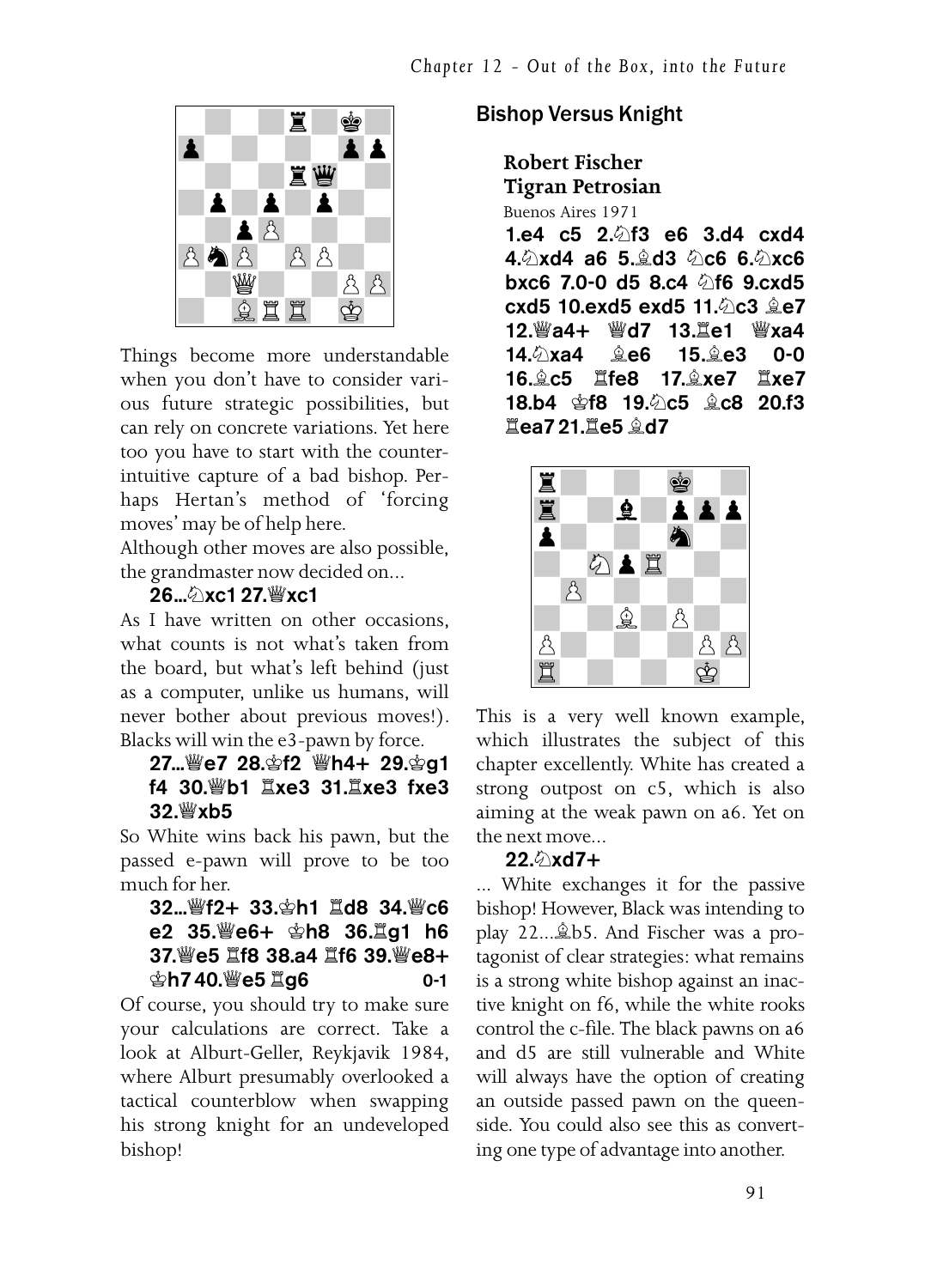### 22... II xd7 23. II c1 II d6

23...d4 seems to be a better continuation. Not because 'passed pawns must be pushed forward' (yes, Fischer!), but to give the f6-knight a future on d5. For example, 24. Lc6 2d5 25.a3 2f4.

#### 24.耳c7

With White's rook on the seventh rank Black's position looks pretty hopeless.

- 24…∕ ∂d7
- Now 24... $d4$  fails to  $25 \text{ g}c4$ .

#### 25. e2 g6 26. f2 h5 27.f4 h4 28. f3 f5 29. ge3 d4+ 30. gd2 **のb6 31. Lee7**

Definitely the end for Black.

|                | 31②d5 32.罝f7+ · · · · · · 33.罝b7 |     |
|----------------|----------------------------------|-----|
| ∕ ∆xb4? 34.ୁc4 |                                  | 1-0 |

### **Paving the Way**

## **Fedor Duz Khotimirsky Emanuel Lasker**

St Petersburg 1909

1.d4 d5 2. 行3 公f6 3.c4 e6 7. d3 c6  $8.$  ec2 dxc4  $9.$  exc4 **്ജ്a5 10.0-0 ഗ്രി5 11.**്ലീa3 ഗ്ര്xc3 12.bxc3 公f6 13. d3 h6 14. 公e5 彎d8 15.f4 のd5 16. f3 c5 17.e4 **ආf6 18.** දි**f2 cxd4 19.cxd4 දිd7** 



When annotating the previous game in My Great Predecessors Part IV, Kasparov speaks admiringly of Fischer's play in that game and adds: 'It should be borne in mind that at that time such exchanges of a powerful knight for a passive bishop were most unusual'. However that may be, here is yet another example from a much earlier period.

#### $20.$   $\Diamond$  xd7

Again, this is certainly not the only move, but it does mobilize the pawn centre and also the pair of bishops behind it.

#### 20... *Wi*xd7 21.h3 耳ac8 22. We2 買c7 23.f5!

Now Black has to do something against the threat of the central advance e4-e5.

#### 23... h7 24.e5

Anyway!

#### 24...exf5

24... $\&$ g5 runs into 25.f6  $\&$ xf3+ 26. Y xf3 and Black is without defence.

#### 營c8 28. b3



Now it will only be a matter of time before the white d-pawn moves forward.

28... Ltd 29. gh2 2g5 30. Ltd3  $\exists$ xd1 31. $\exists$ xd1  $\triangleq$ d8 32.h4  $\Diamond$ e6 33.d5

Here it is.

#### 33...公f4 34. @e4 @g4 35.g3!

White is not afraid of ghosts.

#### 35... **A**xh4

35... | ball 36. 宫g1 公h5 and now for instance 37. Ed3 also looks hopeless.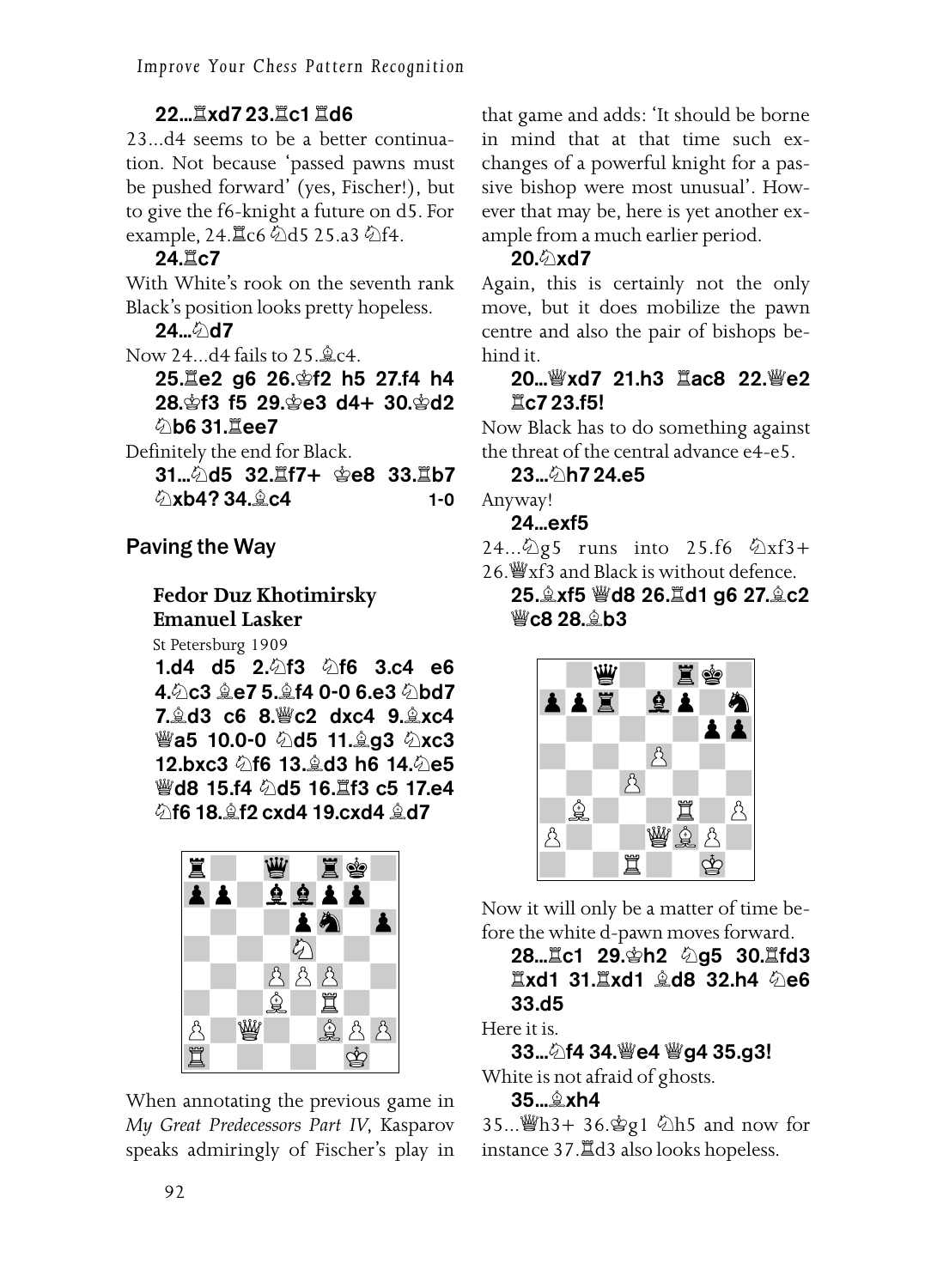```
37. 且d3
36.gxh4罝c8
                     \overline{\mathbb{Z}}c1
營e541. Le4 營d642.e7
                     1-0
```
#### **No Prejudice**

Here is a recent example, where an objective judgement is combined with concrete calculation.

#### Peter Michalik Kamil Banas

Slovakia 2012/13

1.d4 d5 2.c4 e6 3. f3 c6 4.e3 f5 5.b3 <sup>6</sup>b4+ 6. bd2 分f6 7. d3 **公bd7 8.0-0 0-0 9. b2 公e4** 10.a3 @d6 11.b4 4df6 12.cxd5 cxd5 13. b3 響e7 14. c5 b6 15. a4 *Wer* 16. a5 17. f3 **公g5 18.b5 盒d7 19. @e2 Iac8** 20. ac1 <u>Lxc1</u> 21. Lxc1 Lc8



#### $22.$  axd 7!

The unassailable Stonewall knight on e5 is exchanged for the bad Stonewall bishop. But as usual, what remains on the board is all that matters.

#### 22...②xd7

better try, as the game continuation utterly fails: 24.h4 4f7 25.e4 fxe4 26.fxe4 dxe4 27. gxe4 gxa3.

The immediate 22... Wxd7 yields White dangerous passed pawn a after  $23.\overline{2}xc8 + \overline{2}xc8 - 24.\overline{6}xb6$ 響b8 25 勾a4 盒xh2+26 空f1

23. Xc8+ Wxc8 24.h4 分f7



#### 25.e4

The position will be opened up for White's bishops, and the black central pawns are vulnerable now that the lightsquared bishop has disappeared. May I once more remind you of Suba's dictum: 'A bad bishop defends good pawns'?

#### 25. fxe4 26.fxe4 Wc7 27.exd5 exd5 28.4 c3?

28. We8+ first was called for, and only after 28...公f8 (28... 金f8 29. 金xh7+ 含xh7 30. 留xf7) 29. 2c3.

#### 28... of 6 29. 響f 3 響d 8

Returning the favour; the immediate 29... We7 would have been stronger.

#### 32. www.d5 gg3

32... kxa3 33. kxa3 \"xa3 is impossible due to 34. 曾a8+ 曾f8 35. gxh7+; while after 32... 響xh4 33. 響a8+ 盒f8 34. 彎f3 White is also better. After the text move White went on to win with the help of his passed d-pawn and pair of bishops.

### **Back to Basics**

Jan Timman **Simen Agdestein Taxco 1985** c5 5. d2 公e7 6. 公b5 盒xd2+